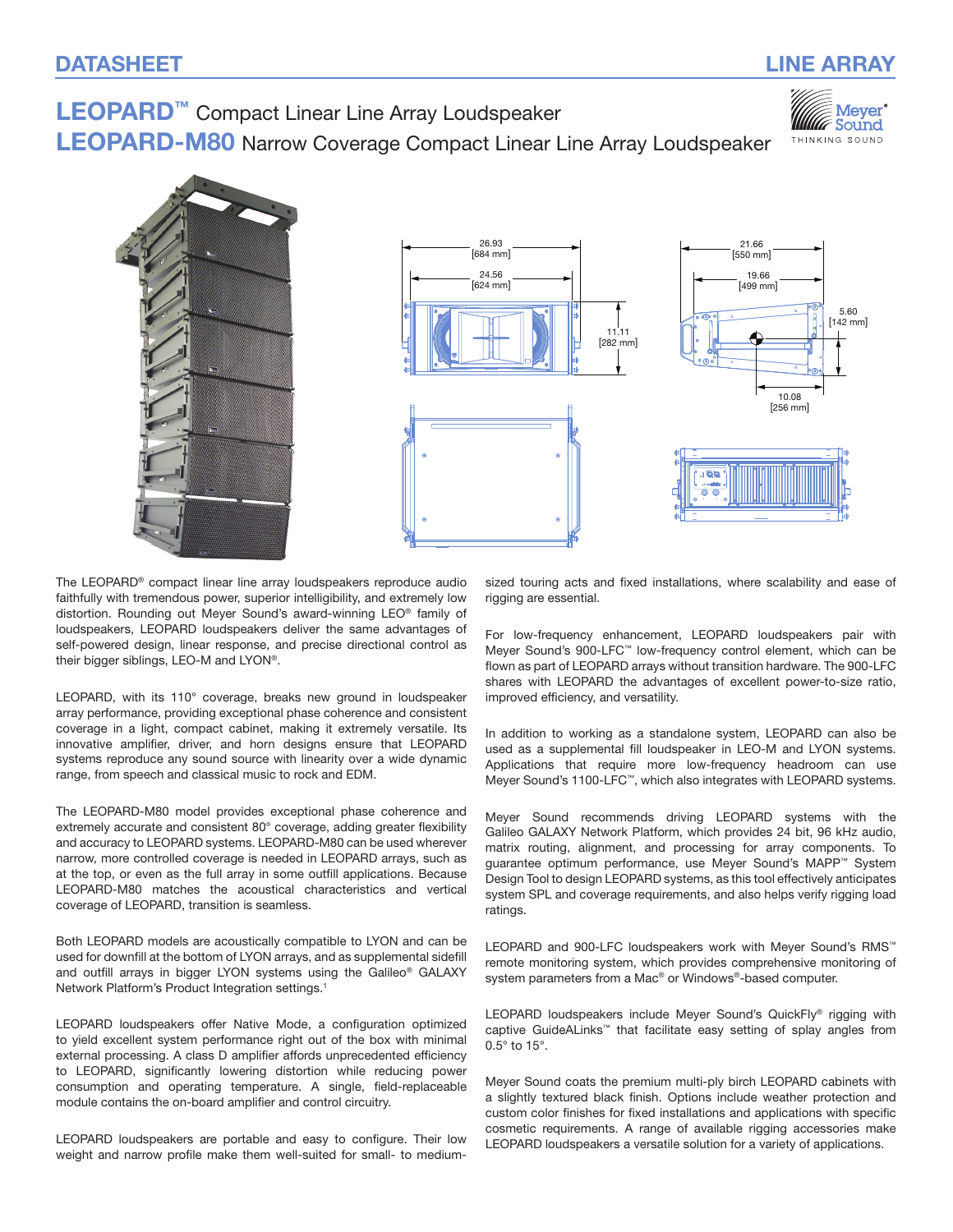#### FEATURES AND BENEFITS

- Available in two models for greater flexibility: LEOPARD-M80 for narrow controlled array coverage and LEOPARD for wide coverage
- Compact cabinet with small footprint and extraordinary power-to-size ratio
- High peak power output with exceptional linearity and transient reproduction with extremely low distortion at any output level
- Self-powered and Native Mode for super-simplified setup and increased reliability; additional presets for different configurations available in the Galileo GALAXY processor
- Flexible rigging and transport options
- Easy integration using the Galileo GALAXY processor's product integration files for LYON line array loudspeakers and the 900-LFC, 1100-LFC, and VLFC™ low frequency control elements

#### APPLICATIONS

- Small- to medium-sized touring and fixed installations
- Clubs, theaters, houses of worship, corporate AV, and theme parks
- Downfill, midfill, sidefill, and outfill for LYON; midfill, sidefill, and outfill for LEO-M

#### ACCESSORIES

MG-LEOPARD/900 Multipurpose Grid: Flies up to 23 LEOPARD cabinets with a 5:1 safety factor and BGV C1 with some angle restrictions; includes attachment points to accommodate brackets and adapters for lasers and inclinometers. The grid offers multiple and single-center pickup points and supports mixed arrays of LEOPARD and 900-LFC cabinets flown or ground-stacked without any transition hardware. Always use MAPP to verify rigging load ratings.

MCF-LEOPARD Caster Frame: Safely transports up to four fully rigged LEOPARD cabinets, making it easy to assemble and disassemble arrays in blocks. Durable nylon covers for stacks of 3 and 4 units are also available to ensure the LEOPARD is completely road ready.

MTF-LYON/LEOPARD Transition Frame: With some restrictions, flies up to 10 LEOPARD cabinets at a 5:1 safety factor and BGV C1 for downfill below LYON arrays; includes rear attachment points for pull-back; collapsible for easy transport on top of LEOPARD stacks. Always use MAPP to verify rigging load ratings.

PBF-LEOPARD Pull-Back Frame: Provides pull-back for extreme downtilt of flown LEOPARD and 900-LFC arrays, and allows additional downtilt in ground-stacked arrays.

MVP Motor Vee Plate: Attaches to MG-LEOPARD/900 grid (and all other LEO family grids) and fine tunes horizontal aim of LEOPARD and 900‑LFC arrays.

MG-LEOPARD/900 Ground-stack Tilt Kit: Includes 2 angle feet that attach to the rear of the MG-LEOPARD/900 grid that can add up to 8 degrees of tilt to the entire ground-stack array.

Galileo GALAXY Network Platform: The Galileo GALAXY Network Platform provides state-of-the-art audio control technology for loudspeaker systems with multiple zones. With immaculate sonic performance, it provides a powerful tool set for corrective room equalization and creative finetuning for a full range of applications.

MDM-5000 Distribution Module: Offers convenient power distribution and flexible routing of audio, AC power, and RMS to loudspeaker arrays.



MG-LEOPARD/900 Multipurpose Grid





MCF-LEOPARD Caster Frame MTF-LYON/LEOPARD Transition



PBF-LEOPARD Pull-Back Frame



Frame

Galileo GALAXY Network Platform



MDM-5000 Distribution Module

MVP Motor Vee Plate MG-LEOPARD/900 Ground-stack Tilt Kit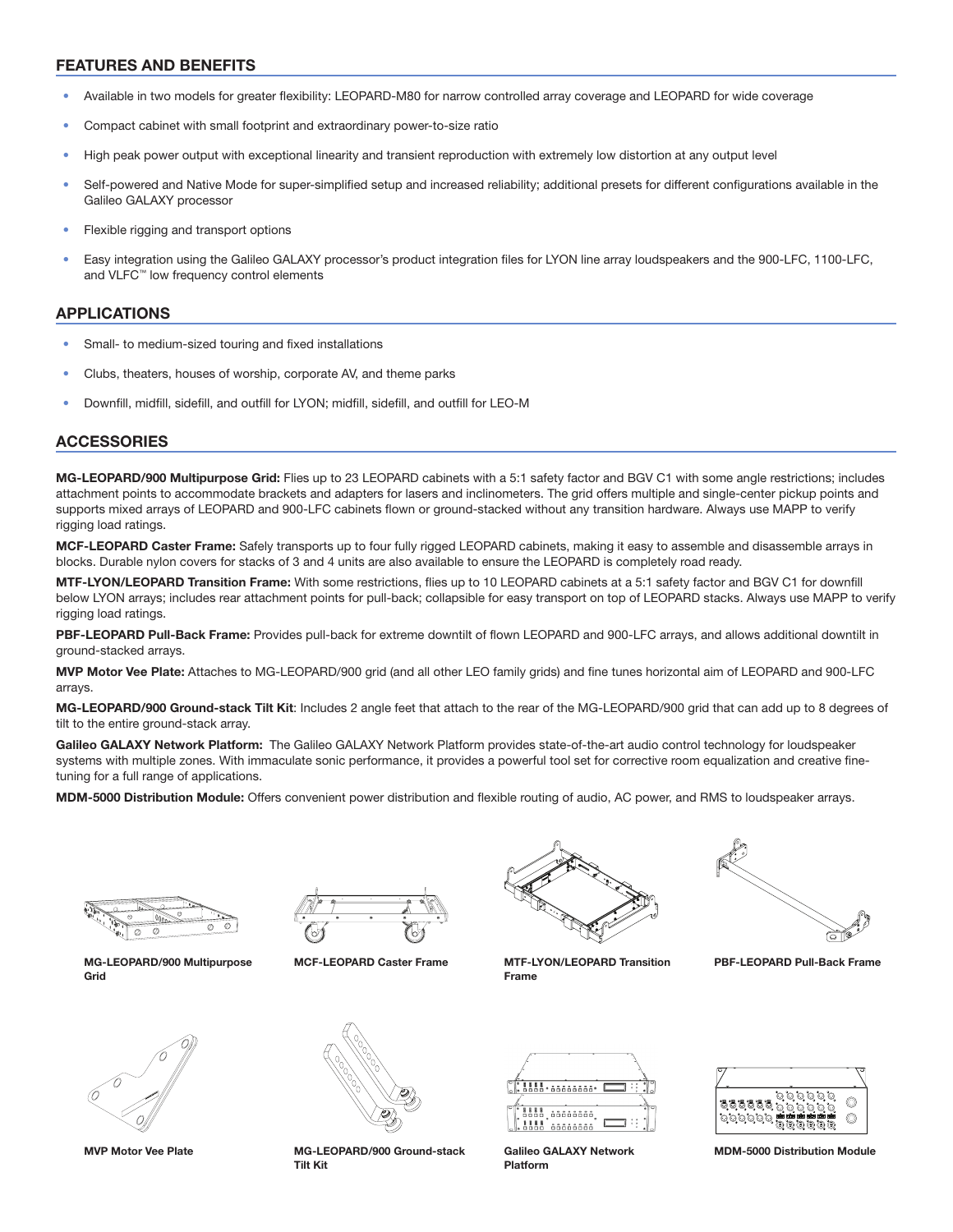## SPECIFICATIONS

| <b>ACOUSTICAL<sup>2</sup></b>                | <b>LEOPARD</b>                                                                                                                                                                                                                                                                     | LEOPARD-M80                                                                          |
|----------------------------------------------|------------------------------------------------------------------------------------------------------------------------------------------------------------------------------------------------------------------------------------------------------------------------------------|--------------------------------------------------------------------------------------|
| <b>Operating Frequency Range<sup>3</sup></b> | 55 Hz - 18 kHz                                                                                                                                                                                                                                                                     | 55 Hz - 18 kHz                                                                       |
| <b>Phase Response</b>                        | 92 Hz $-$ 18 kHz $\pm 30$ degrees                                                                                                                                                                                                                                                  | 92 Hz $-$ 18 kHz $\pm 30$ degrees                                                    |
| Maximum SPL <sup>4</sup>                     | 142 dB                                                                                                                                                                                                                                                                             | 142 dB                                                                               |
| Linear Peak SPL <sup>5</sup>                 | 133.5 dB with 18 dB crest factor (M-noise),<br>130 dB (Pink noise), 134.5 dB (B-noise)                                                                                                                                                                                             | 135 dB with 19 dB crest factor (M-noise),<br>132 dB (Pink noise), 136.5 dB (B-noise) |
| <b>COVERAGE</b>                              | <b>LEOPARD</b>                                                                                                                                                                                                                                                                     | LEOPARD-M80                                                                          |
| <b>Horizontal Coverage</b>                   | $110^\circ$                                                                                                                                                                                                                                                                        | $80^\circ$                                                                           |
| <b>Vertical Coverage</b>                     | Varies, depending on array length and configuration                                                                                                                                                                                                                                |                                                                                      |
| <b>TRANSDUCERS</b>                           |                                                                                                                                                                                                                                                                                    |                                                                                      |
| <b>Low Frequency</b>                         | Two 9-inch long-excursion cone drivers; $2 \Omega$ nominal impedance                                                                                                                                                                                                               |                                                                                      |
| <b>High Frequency</b>                        | ®One 3-inch diaphragm compression driver coupled to a constant-directivity horn through a patented REM®<br>manifold; 4 $\Omega$ nominal impedance                                                                                                                                  |                                                                                      |
| <b>AUDIO INPUT</b>                           |                                                                                                                                                                                                                                                                                    |                                                                                      |
| Type                                         | Differential, electronically balanced                                                                                                                                                                                                                                              |                                                                                      |
| Maximum Common Mode Range                    | $\pm$ 15 V DC, clamped to earth for voltage transient protection                                                                                                                                                                                                                   |                                                                                      |
| <b>Connectors</b>                            | XLR 5-pin female input with male loop output; XLR 3-pin female connectors available to accommodate only<br>balanced audio (no RMS signals)                                                                                                                                         |                                                                                      |
| Input Impedance                              | 10 k $\Omega$ differential between pins 2 and 3                                                                                                                                                                                                                                    |                                                                                      |
| Wiring <sup>6</sup>                          | Pin 1: Chassis/earth through 1 k $\Omega$ , 1000 pF, 15 V clamped network to provide virtual ground lift at audio<br>frequencies<br>Pin 2: Signal +<br>Pin 3: Signal -<br>Pin 4: RMS (polarity insensitive)<br>Pin 5: RMS (polarity insensitive)<br>Case: Earth ground and chassis |                                                                                      |
| <b>Nominal Input Sensitivity</b>             | 6.0 dBV (2.0 V rms) continuous is typically the onset of limiting for noise and music                                                                                                                                                                                              |                                                                                      |
| <b>Input Levels</b>                          | Audio source must be capable of producing +20 dBV (10 V rms) into 600 $\Omega$ to produce the maximum peak SPL<br>over the operating bandwidth of the loudspeaker                                                                                                                  |                                                                                      |
| <b>AMPLIFIERS</b>                            |                                                                                                                                                                                                                                                                                    |                                                                                      |
| Type                                         | 3-channel, open-loop, class D                                                                                                                                                                                                                                                      |                                                                                      |
| <b>Total Output Power</b> <sup>7</sup>       | 3900 W peak                                                                                                                                                                                                                                                                        |                                                                                      |
| THD, IM, TIM                                 | < 0.02%                                                                                                                                                                                                                                                                            |                                                                                      |
| Cooling                                      | Convection                                                                                                                                                                                                                                                                         |                                                                                      |
| <b>AC POWER</b>                              |                                                                                                                                                                                                                                                                                    |                                                                                      |
| Connector                                    | powerCON 20 input with loop output                                                                                                                                                                                                                                                 |                                                                                      |
| <b>Automatic Voltage Selection</b>           | 90-265 V AC                                                                                                                                                                                                                                                                        |                                                                                      |
| <b>Safety Rated Voltage Range</b>            | 100-240 V AC, 50-60 Hz                                                                                                                                                                                                                                                             |                                                                                      |
| Turn-on and Turn-off Points                  | 90 V AC turn-on, no turn-off; internal fuse-protection above 265 V AC                                                                                                                                                                                                              |                                                                                      |
| <b>CURRENT DRAW</b>                          |                                                                                                                                                                                                                                                                                    |                                                                                      |
| <b>Idle Current</b>                          | 0.46 A rms (115 V AC); 0.35 A rms (230 V AC); 0.49 A rms (100 V AC)                                                                                                                                                                                                                |                                                                                      |
| Max Long-Term Continuous Current (>10 sec)   | 3.0 A rms (115 V AC); 1.5 A rms (230 V AC); 3.4 A rms (100 V AC)                                                                                                                                                                                                                   |                                                                                      |
| Burst Current (<1 sec) <sup>8</sup>          | 4.4 A rms (115 V AC); 2.3 A rms (230 V AC) 5.5 A rms (100 V AC)                                                                                                                                                                                                                    |                                                                                      |
| Maximum Instantaneous Peak Current           | 12.6 A peak (115 V AC); 6.3 A peak (230 V AC); 14.5 A peak (100 V AC)                                                                                                                                                                                                              |                                                                                      |
| <b>Inrush Current</b>                        | $<$ 20 A peak                                                                                                                                                                                                                                                                      |                                                                                      |